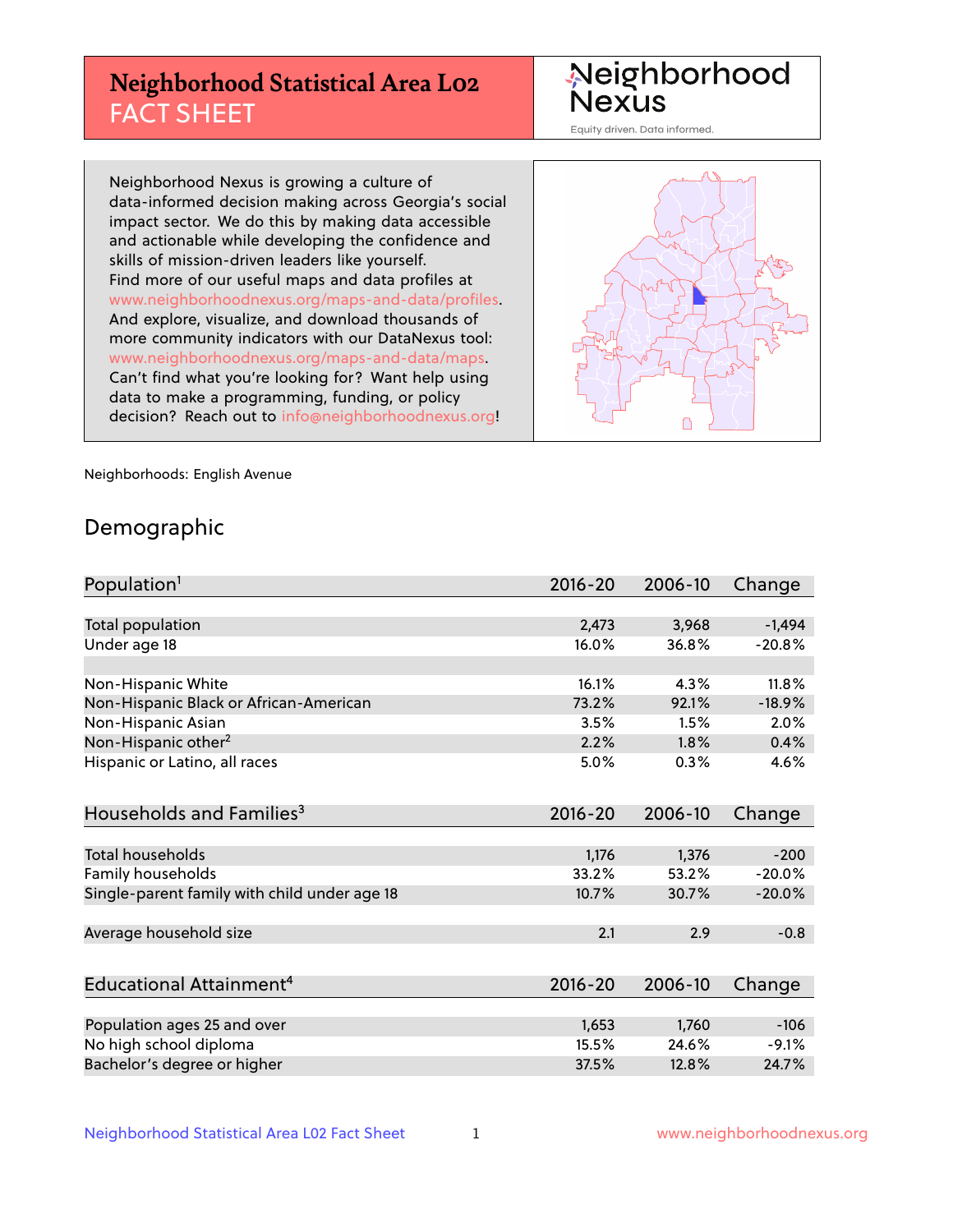## Change Measures, continued...

| Employment <sup>5</sup>                                                                               | $2016 - 20$    | 2006-10        | Change         |
|-------------------------------------------------------------------------------------------------------|----------------|----------------|----------------|
|                                                                                                       |                |                |                |
| Total workers residing in Neighborhood Statistical Area                                               | 1,150<br>25.5% | 1,096<br>44.2% | 54<br>$-18.7%$ |
| Workers with earnings \$1250/month or less                                                            | 38.3%          | 47.0%          | $-8.7%$        |
| Workers with earnings \$1251/month to \$3333/month<br>Workers with earnings greater than \$3333/month | 36.3%          | 8.9%           | 27.4%          |
|                                                                                                       |                |                |                |
| Total jobs located in Neighborhood Statistical Area                                                   | 1,820          | 1,637          | 183            |
| Jobs with earnings \$1250/month or less                                                               | 25.8%          | 54.6%          | $-28.7%$       |
| Jobs with earnings \$1251/month to \$3333/month                                                       | 25.5%          | 33.7%          | $-8.1%$        |
| Jobs with earnings greater than \$3333/month                                                          | 48.6%          | 11.8%          | 36.8%          |
|                                                                                                       |                |                |                |
| Jobs/workers ratio                                                                                    | 1.6            | 1.5            | 0.1            |
|                                                                                                       |                |                |                |
| Income and Poverty <sup>6</sup>                                                                       | 2016-20        | 2006-10        | Change         |
|                                                                                                       |                |                |                |
| Median household income                                                                               | \$36,427       | \$20,845       | \$15,582       |
|                                                                                                       |                |                |                |
| Population for whom poverty status is determined                                                      | 2,471          | 3,968          | $-1,496$       |
| Population below poverty                                                                              | 28.1%          | 53.7%          | $-25.5%$       |
|                                                                                                       |                |                |                |
| Housing <sup>7</sup>                                                                                  | $2016 - 20$    | 2006-10        | Change         |
|                                                                                                       |                |                |                |
| Total housing units                                                                                   | 1,944          | 2,554          | $-610$         |
| Occupied housing units                                                                                | 60.5%          | 53.9%          | 6.6%           |
| Vacant housing units                                                                                  | 39.5%          | 46.1%          | $-6.6%$        |
|                                                                                                       |                |                |                |
| Occupied housing units                                                                                | 1,176          | 1,376          | $-200$         |
| Owner occupied housing units                                                                          | 18.5%          | 13.6%          | 4.9%           |
| Renter occupied housing units                                                                         | 81.5%          | 86.4%          | $-4.9%$        |
|                                                                                                       |                |                |                |
| Access to a Vehicle <sup>8</sup>                                                                      | $2016 - 20$    | 2006-10        | Change         |
|                                                                                                       |                |                |                |
| Occupied housing units                                                                                | 1,176          | 1,376          | $-200$         |
| No vehicle available                                                                                  | 26.1%          | 43.1%          | $-17.0%$       |
|                                                                                                       |                |                |                |
| Crime Rates, per 10,000 Population <sup>9</sup>                                                       | 2017-21        | 2012-16        | Change         |
|                                                                                                       |                |                |                |
| All Part I crimes                                                                                     | 1,124.7        | 1,061.1        | 63.6           |
| Violent crime                                                                                         | 253.1          | 268.7          | $-15.6$        |
| Murder                                                                                                | 8.9            | 14.1           | $-5.2$         |
| Robbery                                                                                               | 63.9           | 113.7          | $-49.9$        |
| Aggravated assault                                                                                    | 180.3          | 140.8          | 39.5           |
| Property crime                                                                                        | 871.7          | 792.4          | 79.2           |
| <b>Burglary</b>                                                                                       | 175.5          | 223.2          | $-47.7$        |
| Larceny                                                                                               | 563.6          | 437.7          | 125.9          |
| Vehicle theft                                                                                         | 132.6          | 131.6          | 1.0            |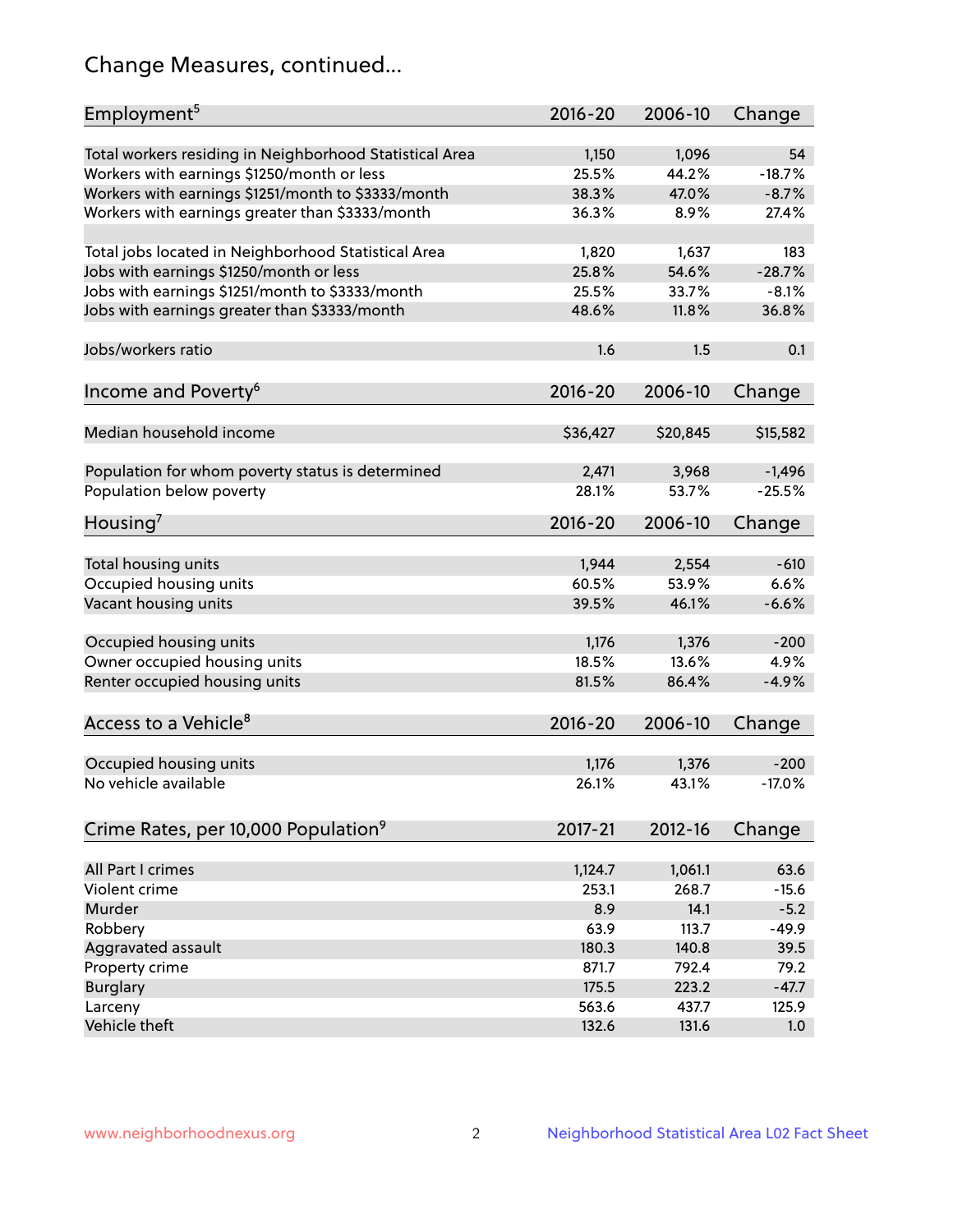## Current Data: Demographic

| Sex and Age, 2016-20 <sup>10</sup>                    | <b>Estimate</b> | Margin of Error |
|-------------------------------------------------------|-----------------|-----------------|
| Total population                                      | 2,473           | $\pm$ 371       |
| Male                                                  | 40.8%           | $\pm$ 5.7%      |
| Female                                                | 59.2%           | $\pm$ 6.6%      |
| Under 5 years                                         | 7.0%            | $\pm$ 3.5%      |
| 5 to 9 years                                          | 4.6%            | $\pm 4.0\%$     |
| 10 to 14 years                                        | 3.4%            | $\pm 2.3\%$     |
| 15 to 19 years                                        | 2.4%            | $\pm 2.3\%$     |
| 20 to 24 years                                        | 15.7%           | $\pm$ 5.1%      |
| 25 to 34 years                                        | 24.6%           | $\pm$ 5.9%      |
| 35 to 44 years                                        | 10.3%           | $\pm 4.0\%$     |
| 45 to 54 years                                        | 7.9%            | $\pm$ 3.2%      |
| 55 to 59 years                                        | 4.9%            | $\pm 2.6\%$     |
| 60 to 64 years                                        | 8.1%            | ±4.3%           |
| 65 to 74 years                                        | 8.0%            | $\pm 4.1\%$     |
| 75 to 84 years                                        | 0.6%            | $\pm1.7\%$      |
| 85 years and over                                     | 2.4%            | $\pm 2.9\%$     |
| Median age (years)                                    | 30.8            | $\pm 1.4$       |
| Race and Ethnicity, 2016-20 <sup>11</sup>             | <b>Estimate</b> | Margin of Error |
| <b>Total population</b>                               | 2,473           | $\pm$ 371       |
| Hispanic or Latino (of any race)                      | 5.0%            | $\pm 3.0\%$     |
| Not Hispanic or Latino                                | 95.0%           | $\pm$ 6.1%      |
| White alone                                           | 16.1%           | $\pm$ 4.5%      |
| Black or African American alone                       | 73.2%           | $\pm$ 9.5%      |
| American Indian and Alaska Native alone               | 0.0%            | $\pm$ 0.9%      |
| Asian alone                                           | 3.5%            | $\pm 2.2\%$     |
| Native Hawaiian and other Pacific Islander alone      | 0.0%            | $\pm$ 0.9%      |
| Some other race alone                                 | 0.0%            | $\pm$ 0.9%      |
| Two or more races                                     | 2.2%            | $\pm$ 1.4%      |
| U.S. Citizenship Status, 2016-20 <sup>12</sup>        | <b>Estimate</b> | Margin of Error |
| Foreign-born population                               | 74              | $\pm$ 49        |
| Naturalized U.S. citizen                              | 35.1%           | $\pm 25.4\%$    |
| Not a U.S. citizen                                    | 64.9%           | ±39.7%          |
| Citizen, Voting Age Population, 2016-20 <sup>13</sup> | <b>Estimate</b> | Margin of Error |
| Citizen, 18 and over population                       | 2,029           | $\pm 297$       |
| Male                                                  | 38.3%           | ±6.8%           |
| Female                                                | 61.7%           | $\pm$ 7.4%      |
|                                                       |                 |                 |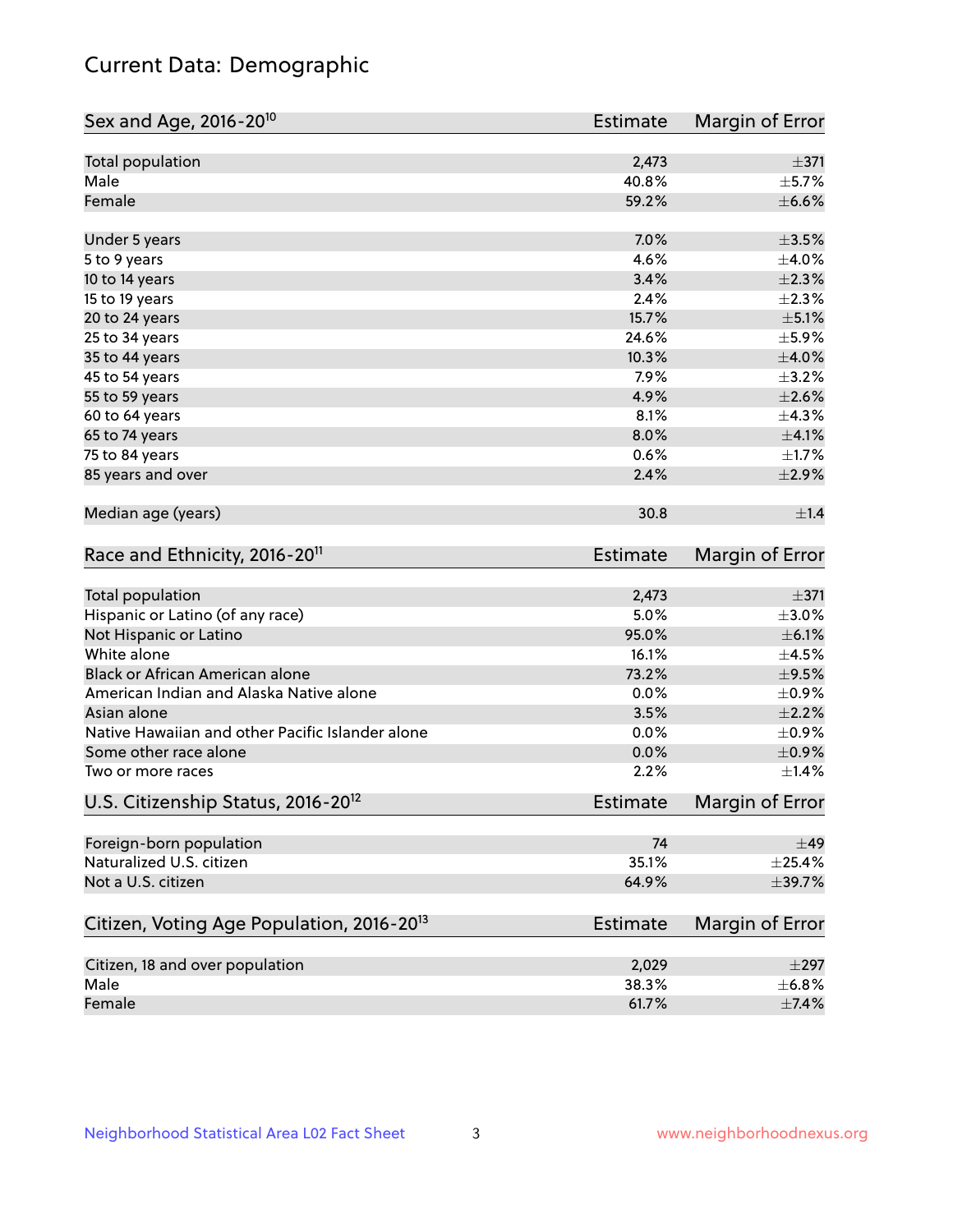## Current Data: Economic

| Income, 2016-20 <sup>14</sup>                                                                 | <b>Estimate</b> | Margin of Error       |
|-----------------------------------------------------------------------------------------------|-----------------|-----------------------|
| All households                                                                                | 1,176           | ±172                  |
| Less than \$10,000                                                                            | 17.9%           | $\pm$ 7.8%            |
| \$10,000 to \$14,999                                                                          | 11.6%           | ±5.3%                 |
| \$15,000 to \$24,999                                                                          | 13.9%           | $\pm$ 7.8%            |
| \$25,000 to \$34,999                                                                          | 5.5%            | $\pm$ 3.7%            |
| \$35,000 to \$49,999                                                                          | 17.9%           | $\pm$ 6.3%            |
| \$50,000 to \$74,999                                                                          | 17.3%           | $\pm$ 8.1%            |
| \$75,000 to \$99,999                                                                          | 6.2%            | $\pm$ 3.1%            |
| \$100,000 to \$149,999                                                                        | 7.5%            | $\pm$ 4.9%            |
| \$150,000 to \$199,999                                                                        | 2.2%            | $\pm 1.7\%$           |
| \$200,000 or more                                                                             | 0.0%            | $\pm$ 1.9%            |
| Median household income (dollars)                                                             | \$36,427        | ±8,695                |
| Mean household income (dollars)                                                               | \$43,706        | ± 6,327               |
| Households with earnings                                                                      | 79.4%           | $\pm$ 5.8%            |
| Mean earnings (dollars)                                                                       | \$48,828        | ±6,870                |
| Households with Social Security                                                               | 20.3%           | $\pm$ 8.5%            |
| Mean Social Security income (dollars)                                                         | \$12,543        | $\pm$ 3,724           |
| Households with retirement income                                                             | 8.3%            | ±6.8%                 |
| Mean retirement income (dollars)                                                              | \$6,301         | $\pm$ 4,498           |
| Households with Supplemental Security Income                                                  | 7.5%            | ±4.4%                 |
| Mean Supplemental Security Income (dollars)                                                   | \$8,793         | $\pm$ 7,570           |
|                                                                                               | 4.8%            | ±3.4%                 |
| Households with cash public assistance income<br>Mean cash public assistance income (dollars) | \$2,185         |                       |
|                                                                                               | 30.2%           | $\pm$ 1,731<br>±10.3% |
| Households with Food Stamp/SNAP benefits in the past 12<br>months                             |                 |                       |
| Family households                                                                             | 390             | $\pm 101$             |
| Less than \$10,000                                                                            | 7.1%            | $\pm$ 8.4%            |
| \$10,000 to \$14,999                                                                          | 9.8%            | $\pm$ 8.8%            |
| \$15,000 to \$24,999                                                                          | 27.0%           | $\pm 21.0\%$          |
| \$25,000 to \$34,999                                                                          | 1.0%            | $\pm$ 7.9%            |
| \$35,000 to \$49,999                                                                          | 24.1%           | ±12.8%                |
| \$50,000 to \$74,999                                                                          | 12.6%           | $\pm$ 11.6%           |
| \$75,000 to \$99,999                                                                          | 4.9%            | $\pm$ 5.9%            |
| \$100,000 to \$149,999                                                                        | 12.2%           | $\pm$ 9.4%            |
| \$150,000 to \$199,999                                                                        | 1.3%            | $\pm$ 4.5%            |
| \$200,000 or more                                                                             | 0.0%            | $\pm$ 5.6%            |
| Median family income (dollars)                                                                | \$37,661        | ±10,994               |
| Mean family income (dollars)                                                                  | \$46,760        | $\pm$ 7,525           |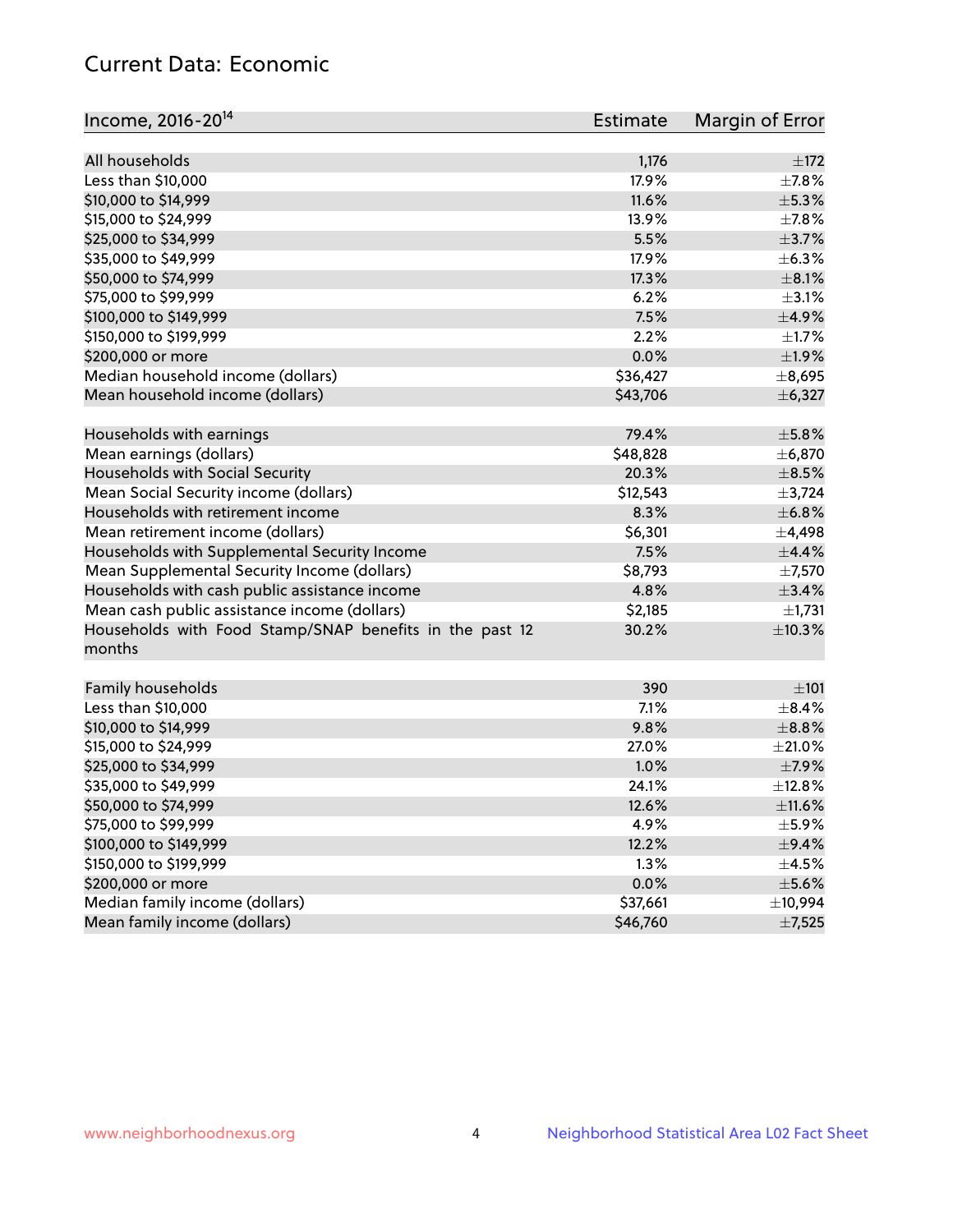## Current Data: Economic, continued...

| Income, 2016-20, continued <sup>15</sup>                                                    | <b>Estimate</b> | Margin of Error        |
|---------------------------------------------------------------------------------------------|-----------------|------------------------|
|                                                                                             |                 |                        |
| Nonfamily households                                                                        | 786             | $\pm 165$              |
| Median nonfamily income (dollars)                                                           | \$33,828        | ±10,142                |
| Mean nonfamily income (dollars)                                                             | \$42,044        | $\pm$ 9,415            |
| Median earnings for workers (dollars)                                                       | \$30,026        | ±5,999                 |
| Median earnings for male full-time, year-round workers<br>(dollars)                         | \$43,029        | ±5,605                 |
| Median earnings for female full-time, year-round workers<br>(dollars)                       | \$42,674        | $\pm$ 2,497            |
| Per capita income (dollars)                                                                 | \$21,982        | ±2,858                 |
| Families Below Poverty Level, 2016-20 <sup>16</sup>                                         | <b>Estimate</b> | <b>Margin of Error</b> |
|                                                                                             |                 |                        |
| <b>All Families</b>                                                                         | 390             | $\pm 101$              |
| Percent below poverty                                                                       | 16.9%           | ±10.0%                 |
| Families with related children under 18 years                                               | 201             | $\pm 100$              |
| Percent below poverty                                                                       | 21.9%           | ±22.4%                 |
| Families with related children under 5 years only                                           | 58              | $\pm$ 64               |
| Percent below poverty                                                                       | 25.9%           | ±67.7%                 |
| Married couple families                                                                     | 124             | $\pm 63$               |
| Percent below poverty                                                                       | 0.0%            | ±17.6%                 |
| Married couple families with related children under 18 years                                | 48              | $\pm$ 43               |
| Percent below poverty                                                                       | $0.0\%$         | ±44.9%                 |
| Married couple families with related children under 5 years                                 | 30              | ±41                    |
| Percent below poverty                                                                       | $0.0\%$         | ±72.6%                 |
|                                                                                             | 233             | $\pm 102$              |
| Families with female householder, no spouse present                                         | 25.8%           | ±14.1%                 |
| Percent below poverty                                                                       |                 |                        |
| Families with female householder, no spouse present with<br>related children under 18 years | 125             | $\pm$ 82               |
| Percent below poverty                                                                       | 30.6%           | ±23.0%                 |
| Families with female householder, no spouse present with                                    | 28              | $\pm$ 39               |
| related children under 5 years                                                              |                 |                        |
| Percent below poverty                                                                       | 53.6%           | ±73.8%                 |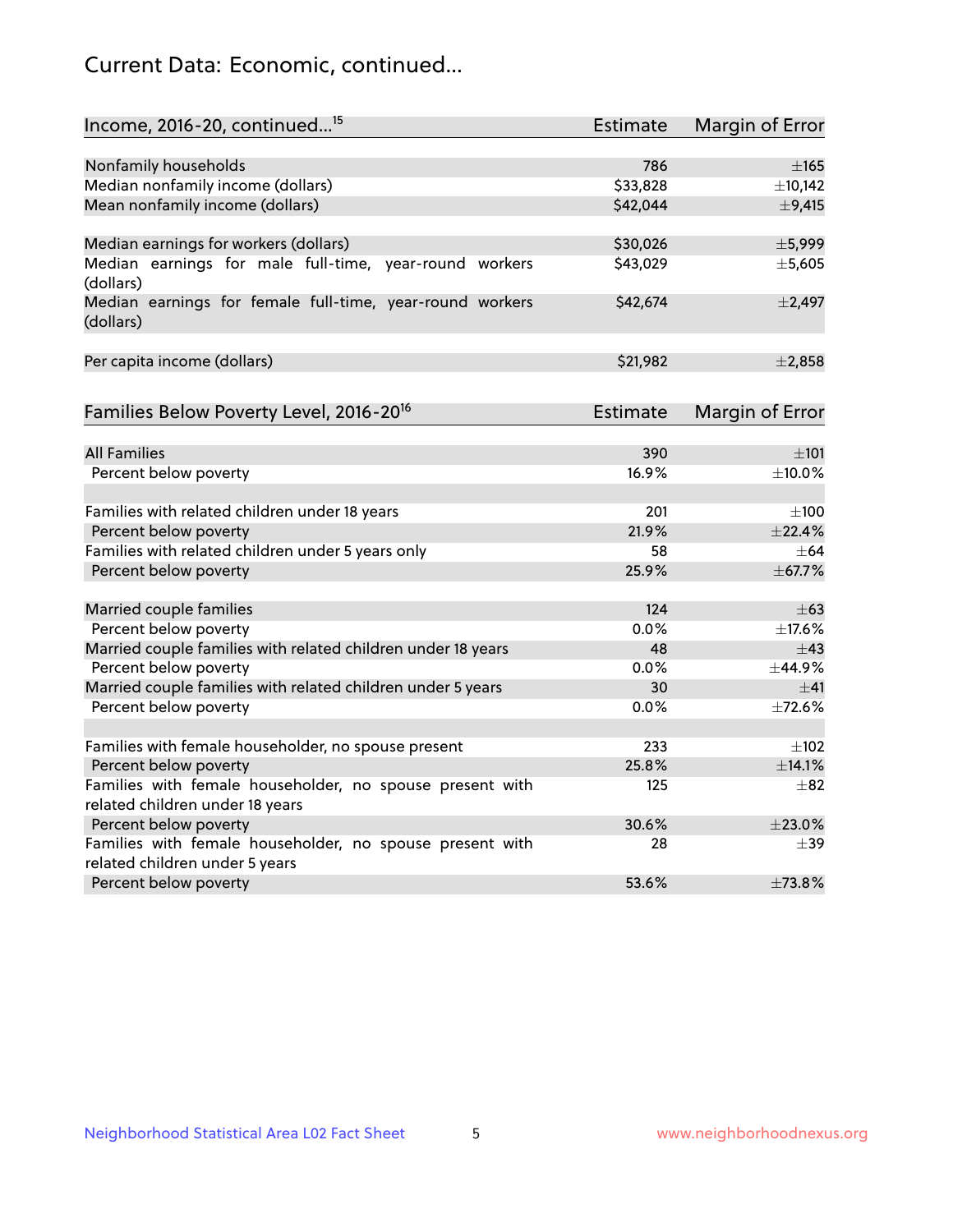## Current Data: Economic, continued...

| People Below Poverty Level, 2016-20 <sup>17</sup> | <b>Estimate</b> | Margin of Error |
|---------------------------------------------------|-----------------|-----------------|
|                                                   |                 |                 |
| Total population                                  | 2,471           | $\pm$ 370       |
| Percent below poverty                             | 28.1%           | $\pm$ 8.8%      |
| Population under 18 years                         | 394             | $\pm$ 178       |
| Percent below poverty                             | 20.9%           | ±23.0%          |
| Population 18 years and over                      | 2,077           | $\pm$ 315       |
| Percent below poverty                             | 29.5%           | $+7.5%$         |
| Population 18 to 64 years                         | 1,803           | $\pm 288$       |
| Percent below poverty                             | 28.7%           | $\pm$ 7.9%      |
| Population 65 years and over                      | 275             | ±128            |
| Percent below poverty                             | 34.8%           | ±22.8%          |

| Poverty by Race/Ethnicity, 2016-20 <sup>18</sup><br>Estimate |       | Margin of Error |  |
|--------------------------------------------------------------|-------|-----------------|--|
|                                                              |       |                 |  |
| Non-Hispanic White population                                | 398   | ±126            |  |
| Percent below poverty                                        | 33.0% | $\pm$ 19.1%     |  |
| <b>Black population</b>                                      | 1,825 | $\pm$ 361       |  |
| Percent below poverty                                        | 29.2% | $\pm$ 10.2%     |  |
| Asian population                                             | 87    | $\pm$ 57        |  |
| Percent below poverty                                        | 6.9%  | $\pm 22.5\%$    |  |
| Hispanic or Latino population                                | 123   | $\pm 77$        |  |
| Percent below poverty                                        | 22.0% | ±26.8%          |  |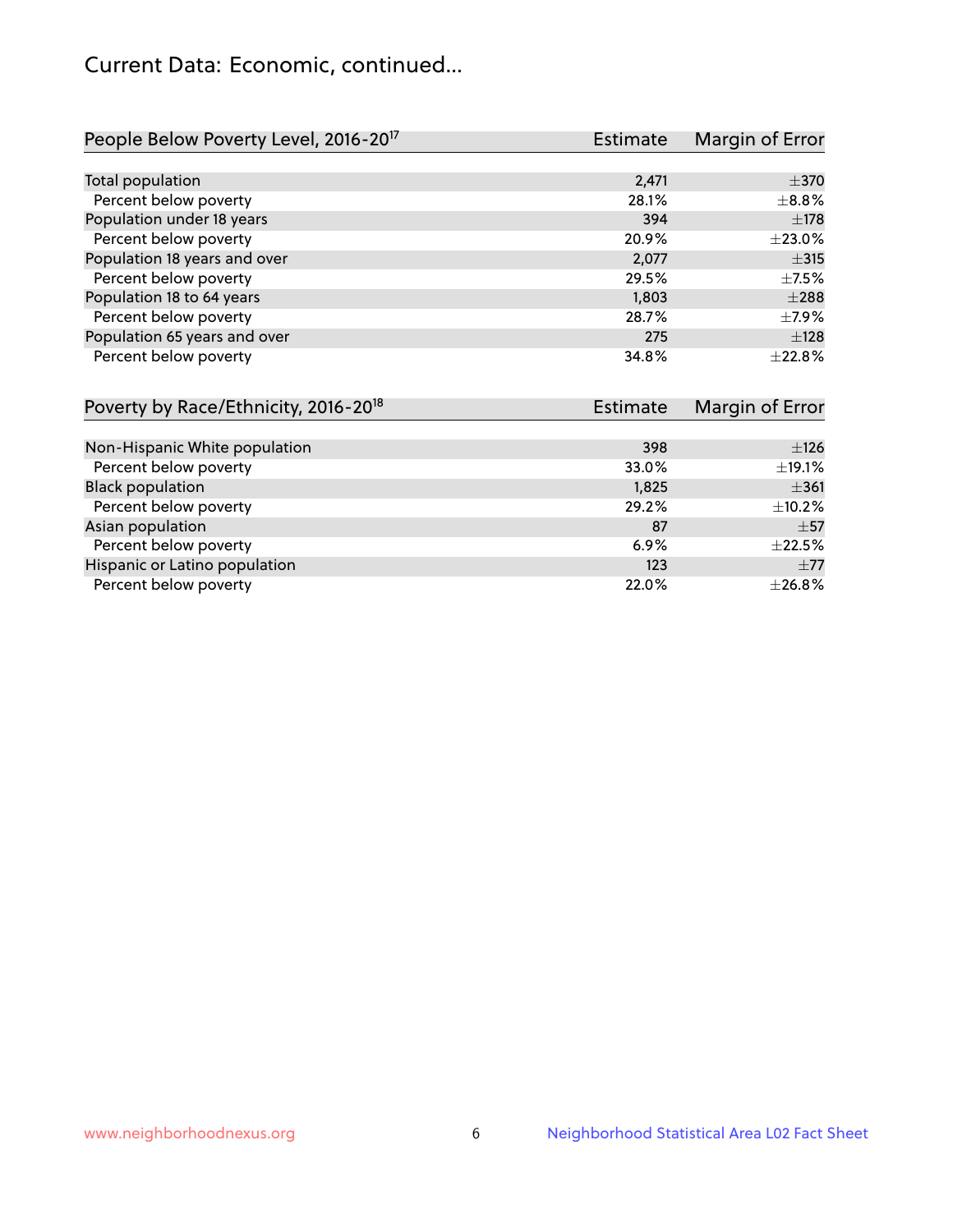# Current Data: Employment

| Employment Status, 2016-20 <sup>19</sup>                                    | <b>Estimate</b> | Margin of Error |
|-----------------------------------------------------------------------------|-----------------|-----------------|
|                                                                             |                 |                 |
| Population 16 years and over                                                | 2,100           | $\pm$ 317       |
| In labor force                                                              | 65.1%           | $\pm$ 7.1%      |
| Civilian labor force                                                        | 65.1%           | $\pm$ 7.1%      |
| Employed                                                                    | 60.3%           | $\pm$ 7.5%      |
| Unemployed                                                                  | 4.8%            | ±6.3%           |
| <b>Armed Forces</b>                                                         | 0.0%            | $\pm 4.6\%$     |
| Not in labor force                                                          | 34.9%           | $\pm 8.0\%$     |
| Civilian labor force                                                        | 1,367           | $\pm 254$       |
| <b>Unemployment Rate</b>                                                    | 7.4%            | $\pm$ 9.7%      |
| Females 16 years and over                                                   | 1,289           | $\pm 234$       |
| In labor force                                                              | 66.9%           | $\pm$ 9.4%      |
| Civilian labor force                                                        | 66.9%           | ±9.4%           |
| Employed                                                                    | 65.4%           | $\pm$ 9.6%      |
| Own children of the householder under 6 years                               | 183             | ±119            |
| All parents in family in labor force                                        | 35.4%           | ±39.7%          |
|                                                                             |                 |                 |
| Own children of the householder 6 to 17 years                               | 201             | ±117            |
| All parents in family in labor force                                        | 72.3%           | ±27.4%          |
| Industry, 2016-20 <sup>20</sup>                                             | <b>Estimate</b> | Margin of Error |
|                                                                             |                 |                 |
| Civilian employed population 16 years and over                              | 1,266           | $\pm$ 247       |
| Agriculture, forestry, fishing and hunting, and mining                      | 0.0%            | $\pm 2.4\%$     |
| Construction                                                                | 0.9%            | $\pm 2.8\%$     |
| Manufacturing                                                               | 5.7%            | ±3.4%           |
| Wholesale trade                                                             | 0.8%            | $\pm 2.5\%$     |
| Retail trade                                                                | 15.6%           | $\pm$ 7.3%      |
| Transportation and warehousing, and utilities                               | 6.5%            | $\pm 4.2\%$     |
| Information                                                                 | 7.3%            | $\pm$ 4.0%      |
| Finance and insurance, and real estate and rental and leasing               | 2.0%            | $\pm 2.4\%$     |
| Professional, scientific, and management, and administrative                | 21.0%           | $\pm$ 8.0%      |
| and waste management services                                               |                 |                 |
| Educational services, and health care and social assistance                 | 19.0%           | $\pm$ 8.1%      |
| Arts, entertainment, and recreation, and accommodation and<br>food services | 14.7%           | $\pm$ 7.8%      |
| Other services, except public administration                                | 2.0%            | $\pm 2.9\%$     |
| Public administration                                                       | 4.5%            | $\pm$ 3.3%      |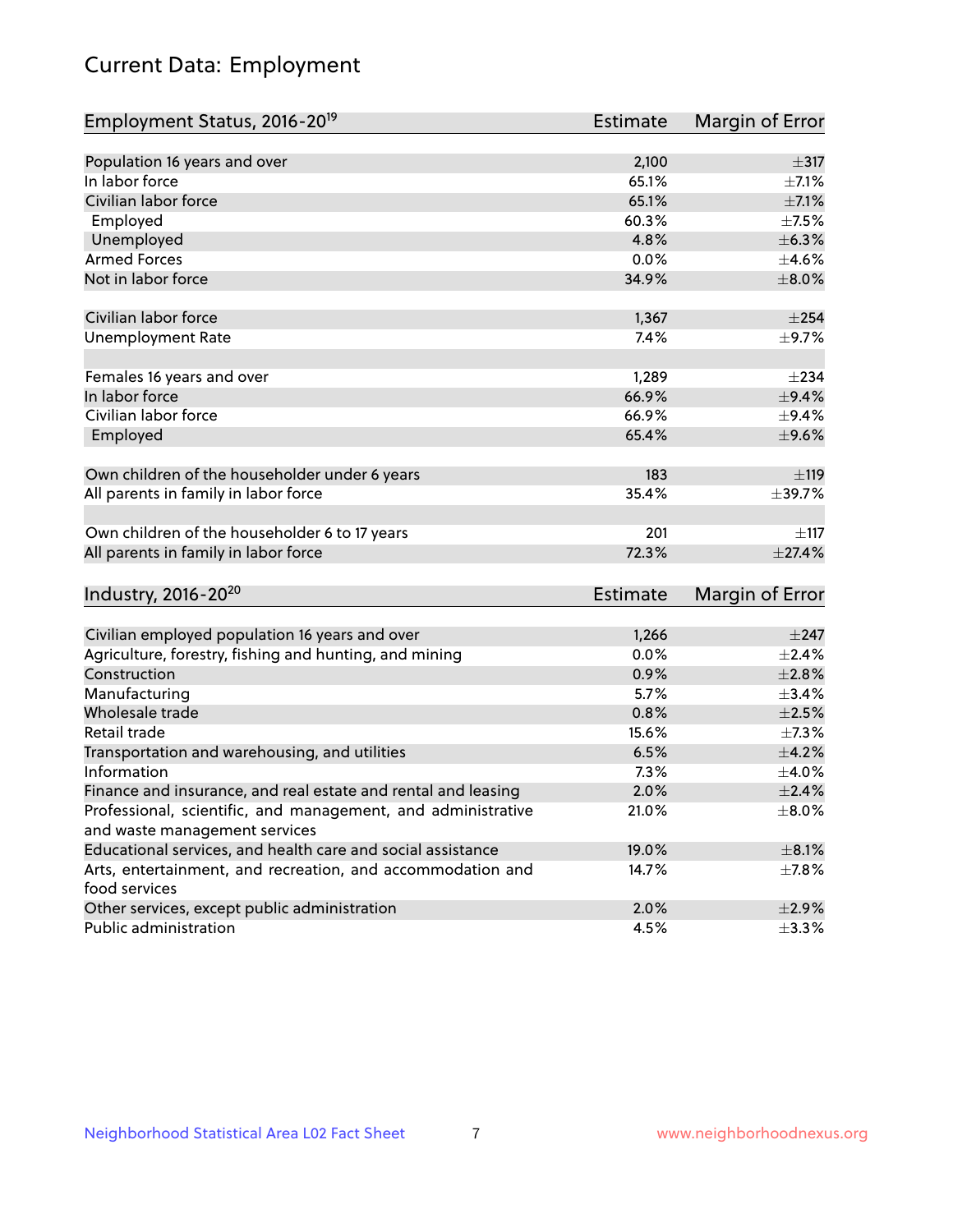# Current Data: Employment, continued...

| Occupation, 2016-20 <sup>21</sup>                                                                       | <b>Estimate</b> | Margin of Error |
|---------------------------------------------------------------------------------------------------------|-----------------|-----------------|
| Civilian employed population 16 years and over                                                          | 1,266           | $\pm$ 247       |
| Management, business, science, and arts occupations                                                     | 41.7%           | $\pm$ 8.3%      |
| Service occupations                                                                                     | 20.4%           | $\pm$ 7.7%      |
| Sales and office occupations                                                                            | 23.5%           | $\pm$ 8.4%      |
| Natural resources, construction, and maintenance occupations                                            | 2.7%            | $\pm$ 3.3%      |
| Production, transportation, and material moving occupations                                             | 11.7%           | $\pm$ 5.4%      |
| Class of Worker, 2016-20 <sup>22</sup>                                                                  | <b>Estimate</b> | Margin of Error |
| Civilian employed population 16 years and over                                                          | 1,266           | $\pm 247$       |
| Private wage and salary workers                                                                         | 79.9%           | $\pm$ 5.4%      |
| Government workers                                                                                      | 11.7%           | $\pm$ 5.6%      |
| Self-employed in own not incorporated business workers                                                  | 8.4%            | $\pm$ 5.0%      |
| Unpaid family workers                                                                                   | 0.0%            | $\pm 2.4\%$     |
| Job Flows, 2019 <sup>23</sup>                                                                           |                 | 2019            |
|                                                                                                         |                 |                 |
| Total Jobs in Neighborhood Statistical Area                                                             |                 | 1,820           |
| Held by residents of Neighborhood Statistical Area                                                      |                 | 0.8%            |
| Held by non-residents of Neighborhood Statistical Area                                                  |                 | 99.2%           |
| Jobs by Industry Sector, 2019 <sup>24</sup>                                                             |                 | 2019            |
| Total Jobs in Neighborhood Statistical Area                                                             |                 | 1,820           |
| <b>Goods Producing sectors</b>                                                                          |                 | 9.3%            |
| Trade, Transportation, and Utilities sectors                                                            |                 | 20.1%           |
| All Other Services sectors                                                                              |                 | 70.5%           |
|                                                                                                         |                 |                 |
| Total Jobs in Neighborhood Statistical<br>held<br>by<br>Area<br>Neighborhood Statistical Area residents |                 | 15              |
| <b>Goods Producing sectors</b>                                                                          |                 | 26.7%           |
| Trade, Transportation, and Utilities sectors                                                            |                 | 13.3%           |
| All Other Services sectors                                                                              |                 | 60.0%           |
| Jobs by Earnings, 2019 <sup>25</sup>                                                                    |                 | 2019            |
| Total Jobs in Neighborhood Statistical Area                                                             |                 | 1,820           |
| Jobs with earnings \$1250/month or less                                                                 |                 | 25.8%           |
| Jobs with earnings \$1251/month to \$3333/month                                                         |                 | 25.5%           |
| Jobs with earnings greater than \$3333/month                                                            |                 | 48.6%           |
| Neighborhood Statistical<br>Jobs<br>in<br>held<br>by<br>Total<br>Area                                   |                 | 15              |
| Neighborhood Statistical Area residents                                                                 |                 |                 |
| Jobs with earnings \$1250/month or less                                                                 |                 | 13.3%           |
| Jobs with earnings \$1251/month to \$3333/month                                                         |                 | 60.0%           |
| Jobs with earnings greater than \$3333/month                                                            |                 | 26.7%           |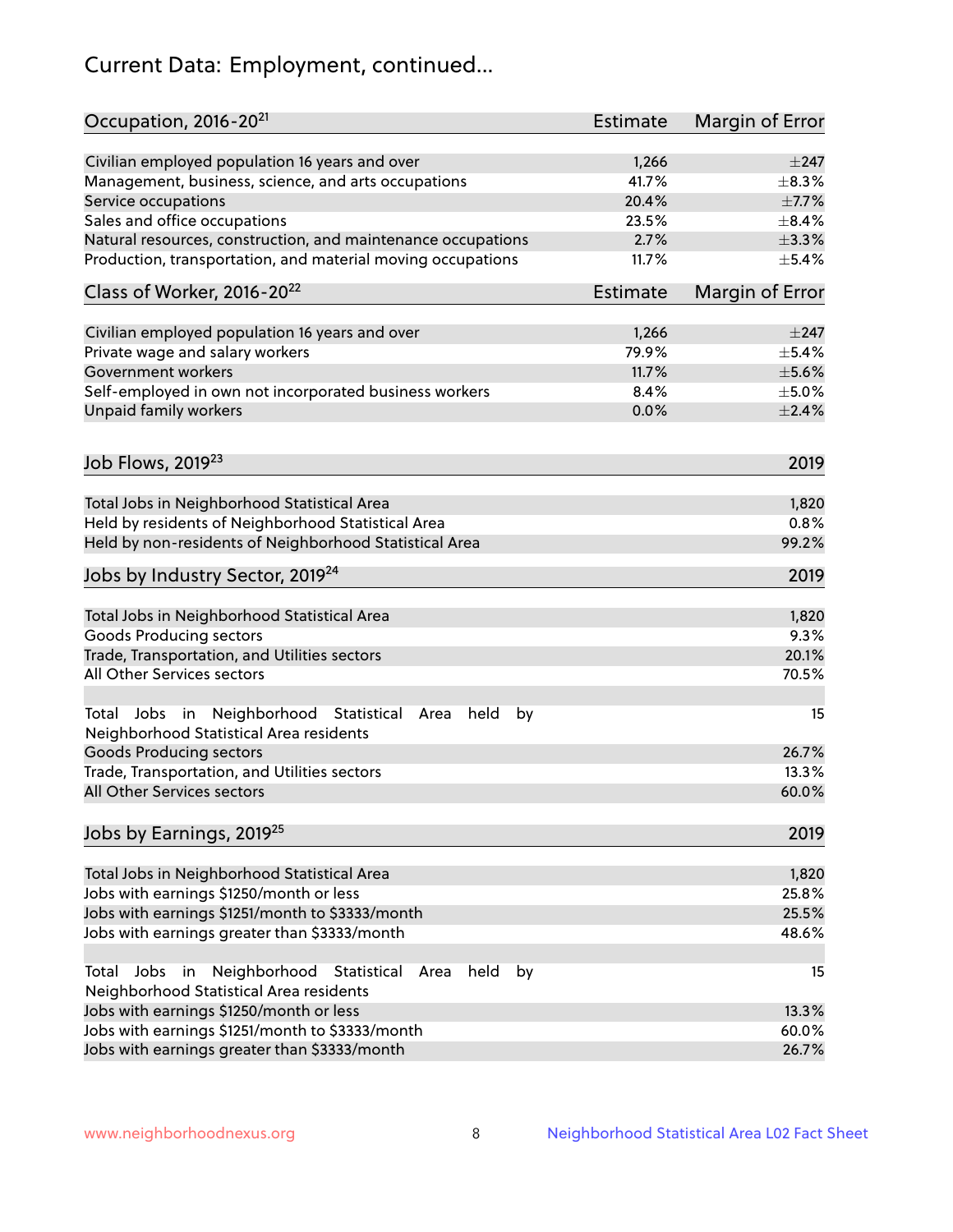## Current Data: Employment, continued...

| Jobs by Age of Worker, 2019 <sup>26</sup>                                                      | 2019  |
|------------------------------------------------------------------------------------------------|-------|
|                                                                                                |       |
| Total Jobs in Neighborhood Statistical Area                                                    | 1,820 |
| Jobs with workers age 29 or younger                                                            | 14.5% |
| Jobs with workers age 30 to 54                                                                 | 58.5% |
| Jobs with workers age 55 or older                                                              | 27.0% |
|                                                                                                |       |
| Total Jobs in Neighborhood Statistical Area held by<br>Neighborhood Statistical Area residents | 15    |
| Jobs with workers age 29 or younger                                                            | 6.7%  |
| Jobs with workers age 30 to 54                                                                 | 46.7% |
| Jobs with workers age 55 or older                                                              | 46.7% |

### Current Data: Education

| School Enrollment, 2016-20 <sup>27</sup>       | <b>Estimate</b> | Margin of Error |
|------------------------------------------------|-----------------|-----------------|
|                                                |                 |                 |
| Population 3 years and over enrolled in school | 458             | $\pm$ 152       |
| Nursery school, preschool                      | $1.9\%$         | $\pm$ 6.4%      |
| Kindergarten                                   | 4.3%            | $\pm$ 7.0%      |
| Elementary school (grades 1-8)                 | 32.8%           | ±16.2%          |
| High school (grades 9-12)                      | 9.7%            | $\pm$ 11.6%     |
| College or graduate school                     | 51.4%           | $\pm$ 9.5%      |

| Educational Attainment, 2016-20 <sup>28</sup> | <b>Estimate</b> | Margin of Error |
|-----------------------------------------------|-----------------|-----------------|
|                                               |                 |                 |
| Population 25 years and over                  | 1,653           | $\pm$ 297       |
| Less than 9th grade                           | 1.5%            | $\pm$ 3.7%      |
| 9th to 12th grade, no diploma                 | 14.0%           | $\pm$ 7.1%      |
| High school graduate (includes equivalency)   | 26.7%           | $\pm$ 5.4%      |
| Some college, no degree                       | 17.6%           | $\pm$ 6.2%      |
| Associate's degree                            | 2.6%            | $\pm 2.7\%$     |
| Bachelor's degree                             | 23.6%           | $\pm$ 6.5%      |
| Graduate or professional degree               | 13.9%           | $\pm$ 6.2%      |
|                                               |                 |                 |
| Percent high school graduate or higher        | 84.5%           | $+21.0%$        |
| Percent bachelor's degree or higher           | 37.5%           | $\pm$ 7.7%      |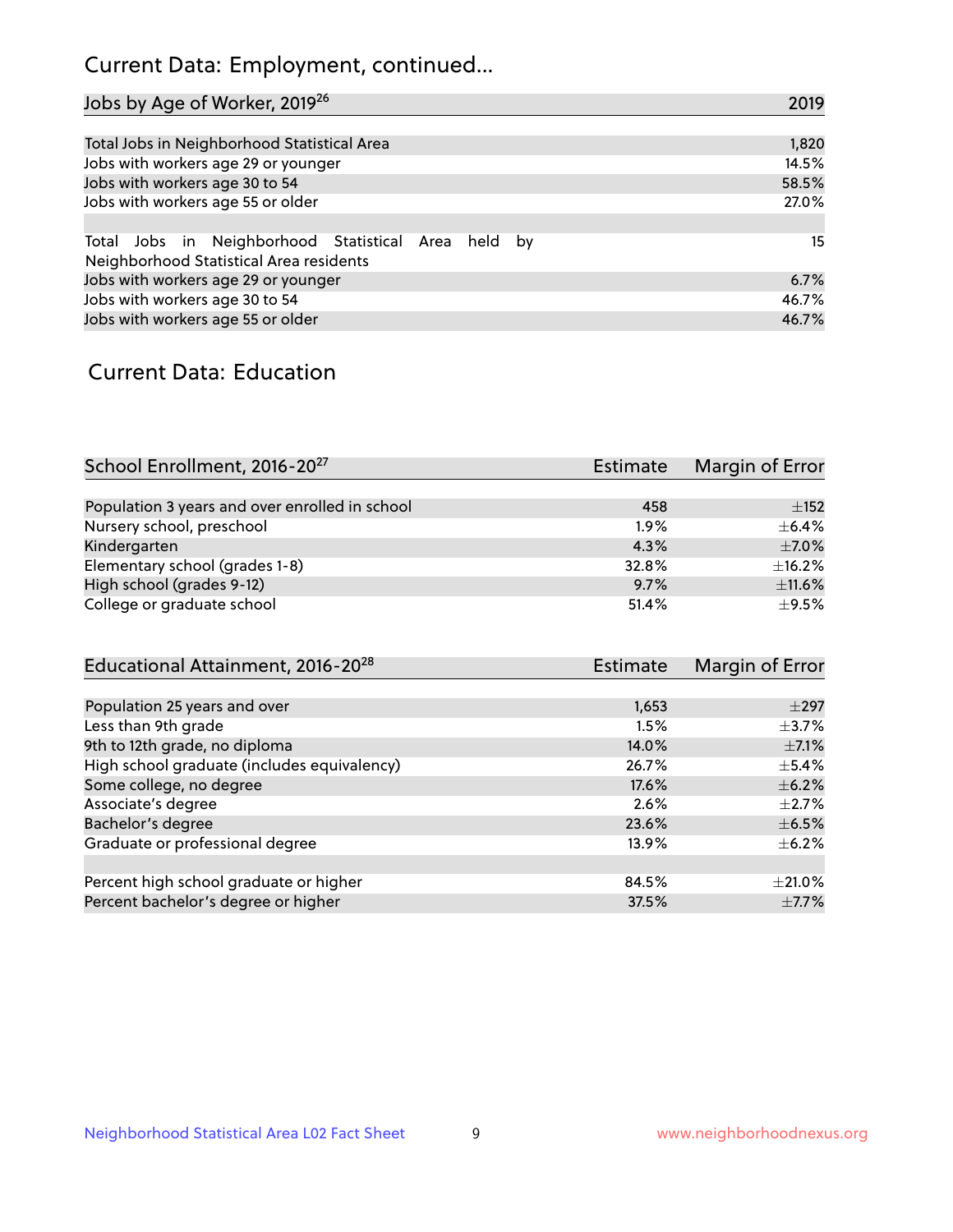## Current Data: Housing

| Households by Type, 2016-20 <sup>29</sup>            | <b>Estimate</b> | Margin of Error |
|------------------------------------------------------|-----------------|-----------------|
|                                                      |                 |                 |
| Total households                                     | 1,176           | ±172            |
| Family households (families)                         | 33.2%           | $\pm$ 7.1%      |
| With own children under 18 years                     | 14.8%           | $\pm$ 7.4%      |
| Married-couple family                                | 10.5%           | ±4.8%           |
| With own children of the householder under 18 years  | 4.1%            | $\pm 3.0\%$     |
| Male householder, no spouse present, family          | 2.8%            | $\pm 2.9\%$     |
| With own children of the householder under 18 years  | 1.5%            | $\pm 2.4\%$     |
| Female householder, no spouse present, family        | 19.8%           | $\pm$ 8.0%      |
| With own children of the householder under 18 years  | 9.2%            | $\pm$ 6.5%      |
| Nonfamily households                                 | 66.8%           | ±10.1%          |
| Householder living alone                             | 47.6%           | $\pm$ 8.8%      |
| 65 years and over                                    | 11.2%           | $\pm$ 6.6%      |
|                                                      |                 |                 |
| Households with one or more people under 18 years    | 17.1%           | $\pm$ 7.0%      |
| Households with one or more people 65 years and over | 20.2%           | $\pm$ 8.6%      |
| Average household size                               | 2.08            | $\pm 0.08$      |
| Average family size                                  | 3.29            | $\pm$ 0.54      |
| Housing Occupancy, 2016-20 <sup>30</sup>             | <b>Estimate</b> | Margin of Error |
| Total housing units                                  | 1,944           | ±170            |
| Occupied housing units                               | 60.5%           | $\pm$ 7.1%      |
| Vacant housing units                                 | 39.5%           | $\pm$ 4.4%      |
|                                                      |                 |                 |
| Homeowner vacancy rate                               | 8.9             | ±10.0           |
| Rental vacancy rate                                  | 10.6            | $\pm$ 4.7       |
| Units in Structure, 2016-20 <sup>31</sup>            | Estimate        | Margin of Error |
| Total housing units                                  | 1,944           | $\pm 170$       |
| 1-unit, detached                                     | 31.1%           | $\pm$ 5.8%      |
| 1-unit, attached                                     | 0.5%            | $\pm 1.2\%$     |
| 2 units                                              | 5.8%            | $\pm 2.9\%$     |
| 3 or 4 units                                         | 5.1%            | $\pm 2.8\%$     |
|                                                      |                 |                 |
| 5 to 9 units                                         | 16.5%           | $\pm$ 5.2%      |
| 10 to 19 units                                       | 15.3%           | ±4.3%           |
| 20 or more units                                     | 25.2%           | ±4.7%           |
| Mobile home                                          | 0.6%            | $\pm 1.2\%$     |
| Boat, RV, van, etc.                                  | $0.0\%$         | $\pm 1.1\%$     |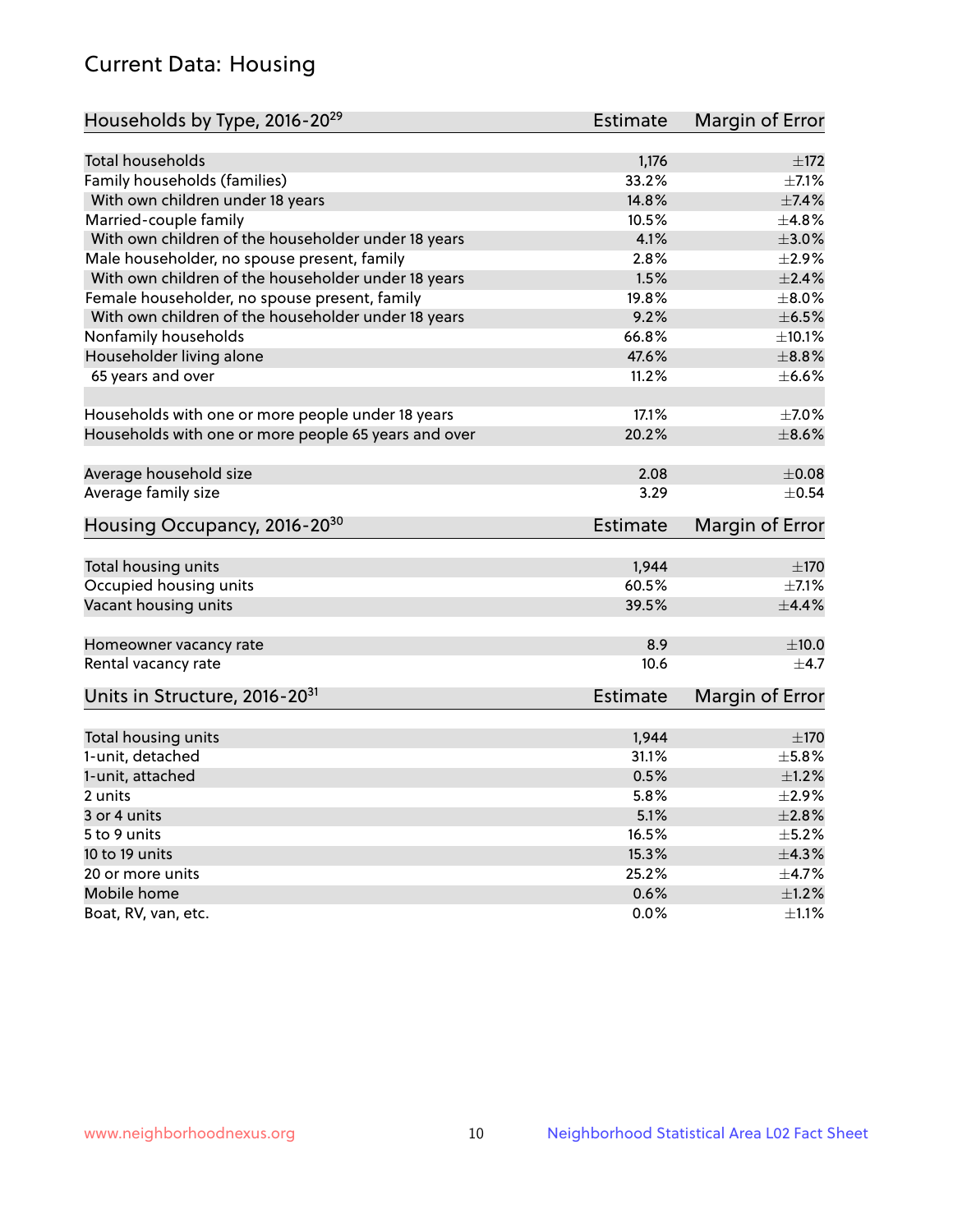## Current Data: Housing, continued...

| Year Structure Built, 2016-20 <sup>32</sup>    | Estimate        | Margin of Error |
|------------------------------------------------|-----------------|-----------------|
| Total housing units                            | 1,944           | $\pm 170$       |
| Built 2014 or later                            | 0.9%            | $\pm 1.3\%$     |
| Built 2010 to 2013                             | 1.8%            | $\pm1.5\%$      |
| Built 2000 to 2009                             | 32.7%           | $\pm$ 6.4%      |
| Built 1990 to 1999                             | 18.4%           | $\pm$ 4.4%      |
| Built 1980 to 1989                             | 3.2%            | $\pm 2.3\%$     |
| Built 1970 to 1979                             | 5.0%            | $\pm$ 3.7%      |
| Built 1960 to 1969                             | 6.1%            | ±2.8%           |
| Built 1950 to 1959                             | 9.8%            | $\pm$ 3.5%      |
| Built 1940 to 1949                             | 8.6%            | ±3.4%           |
| Built 1939 or earlier                          | 13.6%           | $\pm$ 5.2%      |
| Housing Tenure, 2016-2033                      | <b>Estimate</b> | Margin of Error |
| Occupied housing units                         | 1,176           | $\pm 172$       |
| Owner-occupied                                 | 18.5%           | $\pm$ 7.5%      |
| Renter-occupied                                | 81.5%           | $\pm$ 6.5%      |
| Average household size of owner-occupied unit  | 2.38            | $\pm$ 0.22      |
| Average household size of renter-occupied unit | 2.02            | $\pm$ 0.19      |
| Residence 1 Year Ago, 2016-20 <sup>34</sup>    | Estimate        | Margin of Error |
| Population 1 year and over                     | 2,468           | $\pm$ 371       |
| Same house                                     | 75.0%           | ±9.3%           |
| Different house in the U.S.                    | 24.0%           | $\pm$ 7.0%      |
| Same county                                    | 13.0%           | $\pm$ 6.5%      |
| Different county                               | 11.0%           | $\pm$ 3.5%      |
| Same state                                     | 7.4%            | ±2.9%           |
| Different state                                | 3.6%            | ±2.3%           |
| Abroad                                         | 1.1%            | $\pm1.0\%$      |
| Value of Housing Unit, 2016-20 <sup>35</sup>   | <b>Estimate</b> | Margin of Error |
| Owner-occupied units                           | 217             | ±94             |
| Less than \$50,000                             | 1.7%            | $\pm 28.3\%$    |
| \$50,000 to \$99,999                           | 17.3%           | ±23.7%          |
| \$100,000 to \$149,999                         | 15.7%           | ±19.4%          |
| \$150,000 to \$199,999                         | 8.7%            | $\pm$ 15.9%     |
| \$200,000 to \$299,999                         | 27.6%           | $\pm 29.5\%$    |
| \$300,000 to \$499,999                         | 23.5%           | $\pm$ 24.2%     |
| \$500,000 to \$999,999                         | 5.5%            | ±14.7%          |
| \$1,000,000 or more                            | 0.0%            | $\pm$ 17.4%     |
| Mortgage Status, 2016-20 <sup>36</sup>         | <b>Estimate</b> | Margin of Error |
| Owner-occupied units                           | 217             | ±94             |
| Housing units with a mortgage                  | 61.6%           | $\pm$ 4.5%      |

Neighborhood Statistical Area L02 Fact Sheet 11 11 www.neighborhoodnexus.org

Housing units without a mortgage  $\pm 28.6\%$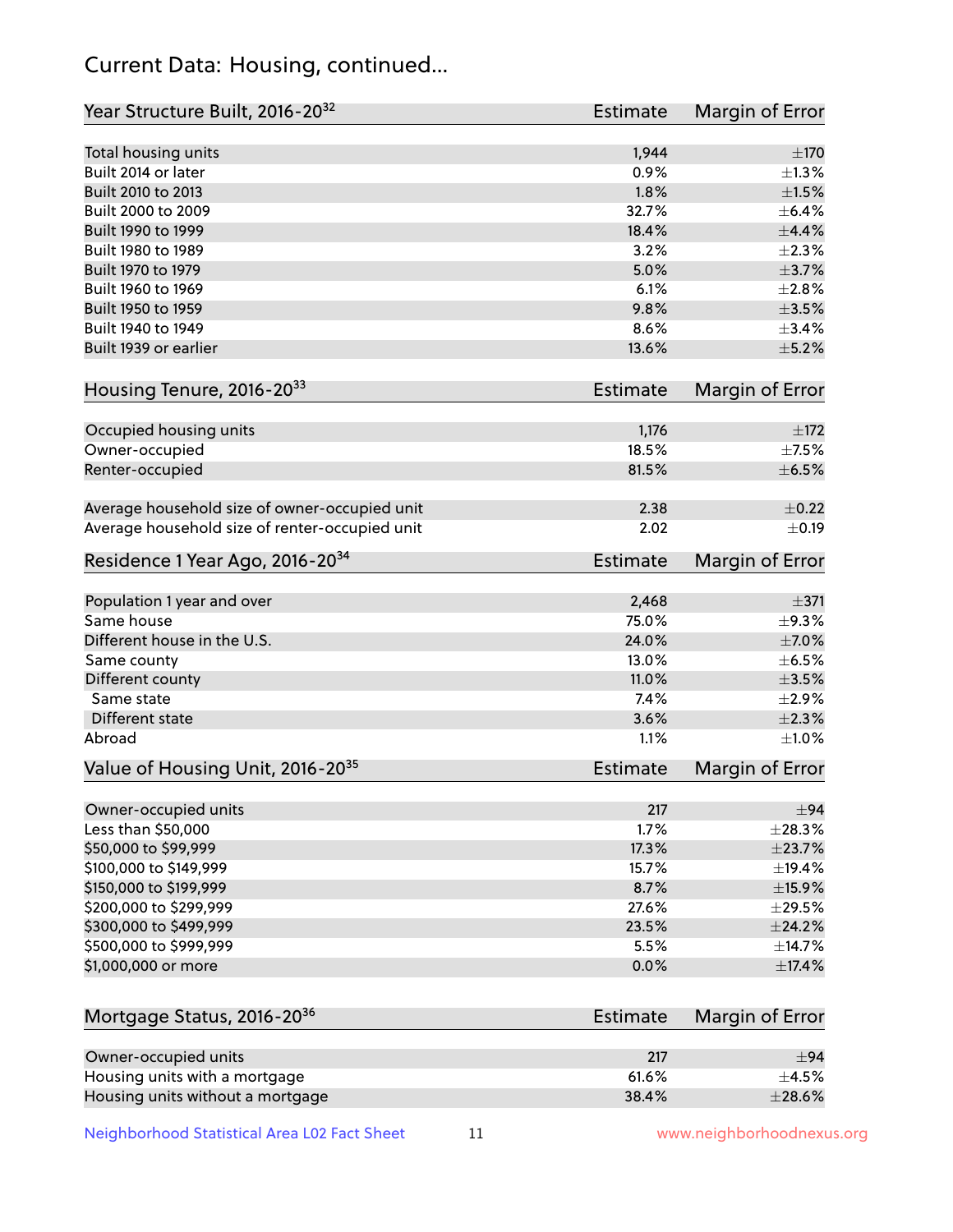## Current Data: Housing, continued...

| Selected Monthly Owner Costs, 2016-20 <sup>37</sup> | Estimate | Margin of Error |
|-----------------------------------------------------|----------|-----------------|
|                                                     |          |                 |
| Housing units with a mortgage                       | 134      | $\pm$ 59        |
| Less than \$300                                     | 0.0%     | $\pm 23.0\%$    |
| \$300 to \$499                                      | 11.5%    | ±24.0%          |
| \$500 to \$999                                      | 39.6%    | ±44.8%          |
| \$1,000 to \$1,499                                  | 48.8%    | $\pm 28.5\%$    |
| \$1,500 to \$1,999                                  | 0.0%     | ±16.3%          |
| \$2,000 to \$2,999                                  | 0.0%     | $\pm 23.0\%$    |
| \$3,000 or more                                     | 0.0%     | ±28.2%          |
|                                                     |          |                 |
| Median (dollars)                                    | \$995    | ±151            |
|                                                     |          |                 |
| Housing units without a mortgage                    | 83       | $\pm 72$        |
| Less than \$150                                     | 0.0%     | ±36.9%          |
| \$150 to \$249                                      | 4.5%     | ±36.7%          |
| \$250 to \$349                                      | 64.4%    | $\pm$ 59.3%     |
| \$350 to \$499                                      | 21.5%    | ±38.8%          |
| \$500 to \$699                                      | 9.6%     | $\pm$ 35.4%     |
| \$700 or more                                       | 0.0%     | ±78.3%          |
|                                                     |          |                 |
| Median (dollars)                                    | \$303    | $\pm$ 39        |

| Selected Monthly Owner Costs as a Percentage of | <b>Estimate</b> | Margin of Error |
|-------------------------------------------------|-----------------|-----------------|
| Household Income, 2016-20 <sup>38</sup>         |                 |                 |
|                                                 |                 |                 |
| Housing units with a mortgage <sup>39</sup>     | 134             | $\pm 90$        |
| Less than 20.0 percent                          | 19.4%           | $\pm 26.6\%$    |
| 20.0 to 24.9 percent                            | 0.0%            | ±16.3%          |
| 25.0 to 29.9 percent                            | $0.0\%$         | $\pm$ 16.3%     |
| 30.0 to 34.9 percent                            | 25.4%           | $\pm 22.5\%$    |
| 35.0 percent or more                            | 55.2%           | $\pm 30.6\%$    |
|                                                 |                 |                 |
| Housing units without a mortgage <sup>40</sup>  | 83              | $\pm 90$        |
| Less than 10.0 percent                          | 15.0%           | $\pm 26.5\%$    |
| 10.0 to 14.9 percent                            | $7.0\%$         | $\pm 28.2\%$    |
| 15.0 to 19.9 percent                            | $0.0\%$         | $\pm$ 26.1%     |
| 20.0 to 24.9 percent                            | 4.0%            | $\pm$ 25.1%     |
| 25.0 to 29.9 percent                            | 12.0%           | $\pm 23.5\%$    |
| 30.0 to 34.9 percent                            | $0.0\%$         | $\pm 26.1\%$    |
| 35.0 percent or more                            | 62.0%           | $\pm$ 51.7%     |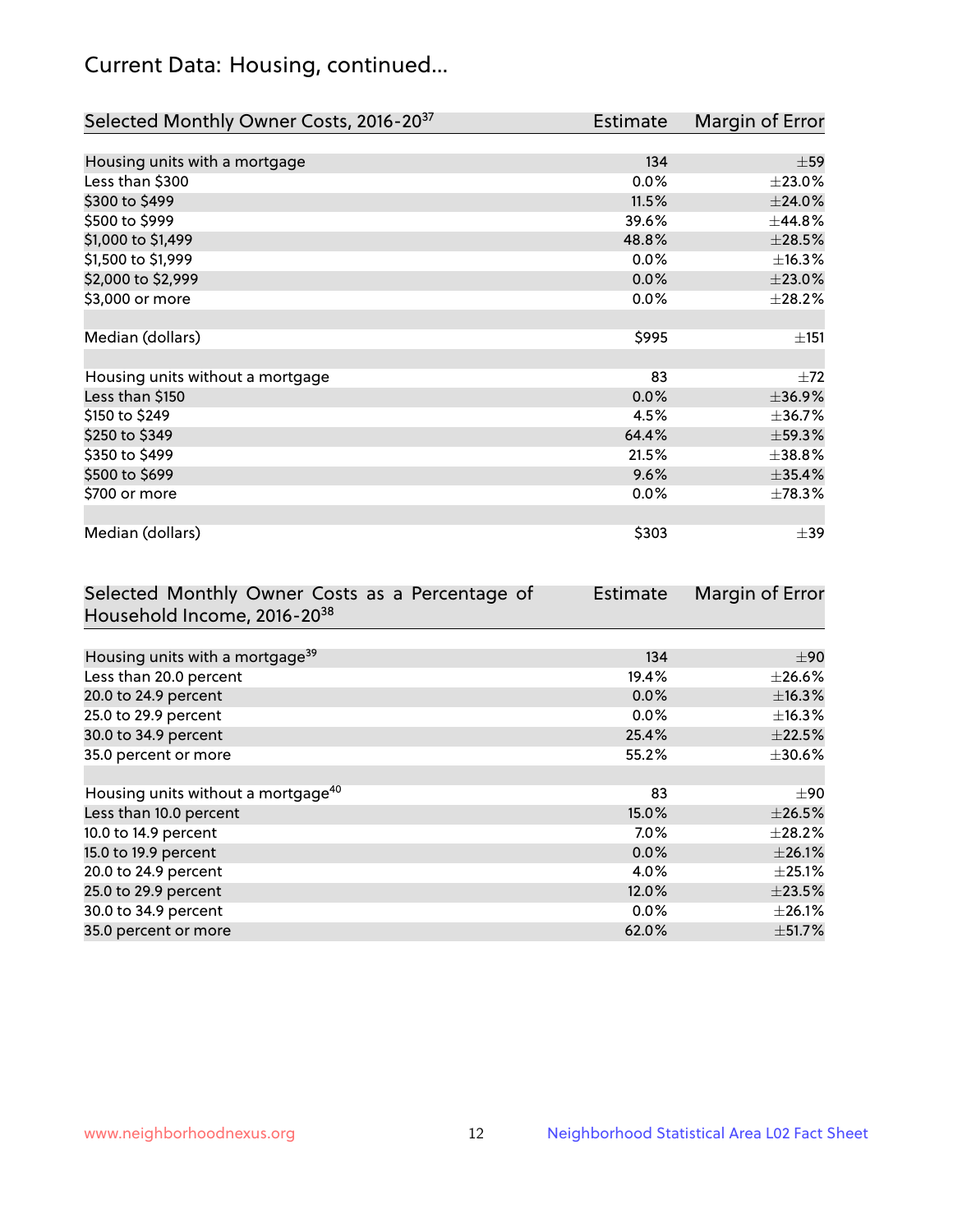## Current Data: Housing, continued...

| Gross Rent, 2016-20 <sup>41</sup>               | <b>Estimate</b> | Margin of Error |
|-------------------------------------------------|-----------------|-----------------|
|                                                 |                 |                 |
| Occupied units paying rent                      | 904             | ±153            |
| Less than \$200                                 | 0.0%            | $\pm$ 4.2%      |
| \$200 to \$499                                  | 4.9%            | $\pm$ 6.6%      |
| \$500 to \$749                                  | 20.3%           | $\pm$ 9.9%      |
| \$750 to \$999                                  | 15.1%           | $\pm$ 7.9%      |
| \$1,000 to \$1,499                              | 29.4%           | $\pm$ 8.3%      |
| \$1,500 to \$1,999                              | 28.8%           | ±10.8%          |
| \$2,000 or more                                 | 1.4%            | ±4.8%           |
| Median (dollars)                                | \$1,206         | ±140            |
|                                                 |                 |                 |
| No rent paid                                    | 55              | $\pm 50$        |
|                                                 |                 |                 |
| Gross Rent as a Percentage of Household Income, | <b>Estimate</b> | Margin of Error |
| $2016 - 20^{42}$                                |                 |                 |
|                                                 |                 |                 |
| Occupied units paying rent <sup>43</sup>        | 875             | $\pm 178$       |
| Less than 15.0 percent                          | 4.9%            | $\pm$ 3.9%      |
| 15.0 to 19.9 percent                            | 14.8%           | $\pm$ 7.5%      |
| 20.0 to 24.9 percent                            | 10.0%           | $\pm$ 5.8%      |
| 25.0 to 29.9 percent                            | 14.9%           | $\pm 10.0\%$    |
| 30.0 to 34.9 percent                            | 12.2%           | $\pm$ 6.5%      |
| 35.0 percent or more                            | 43.2%           | $\pm$ 7.9%      |

# Current Data: Transportation

| Commuting to Work, 2016-20 <sup>44</sup>  | <b>Estimate</b> | Margin of Error |
|-------------------------------------------|-----------------|-----------------|
|                                           |                 |                 |
| Workers 16 years and over                 | 1,215           | $\pm 229$       |
| Car, truck, or van - drove alone          | 65.6%           | $\pm$ 7.9%      |
| Car, truck, or van - carpooled            | 7.4%            | $\pm$ 5.1%      |
| Public transportation (excluding taxicab) | 5.5%            | $\pm$ 4.4%      |
| Walked                                    | 9.3%            | $\pm$ 6.7%      |
| Other means                               | $8.0\%$         | $\pm$ 7.0%      |
| Worked at home                            | 4.1%            | $\pm 2.6\%$     |
|                                           |                 |                 |
| Mean travel time to work (minutes)        | 27.7            | $+4.2$          |

| Access to a Vehicle, 2016-20 <sup>45</sup> | Estimate | Margin of Error |
|--------------------------------------------|----------|-----------------|
|                                            |          |                 |
| Occupied housing units                     | 1,176    | $\pm$ 172       |
| No vehicles available                      | 26.1%    | $+8.3%$         |
| 1 vehicle available                        | 50.9%    | ±10.8%          |
| 2 vehicles available                       | 17.5%    | $+5.7%$         |
| 3 or more vehicles available               | 5.5%     | $\pm$ 5.6%      |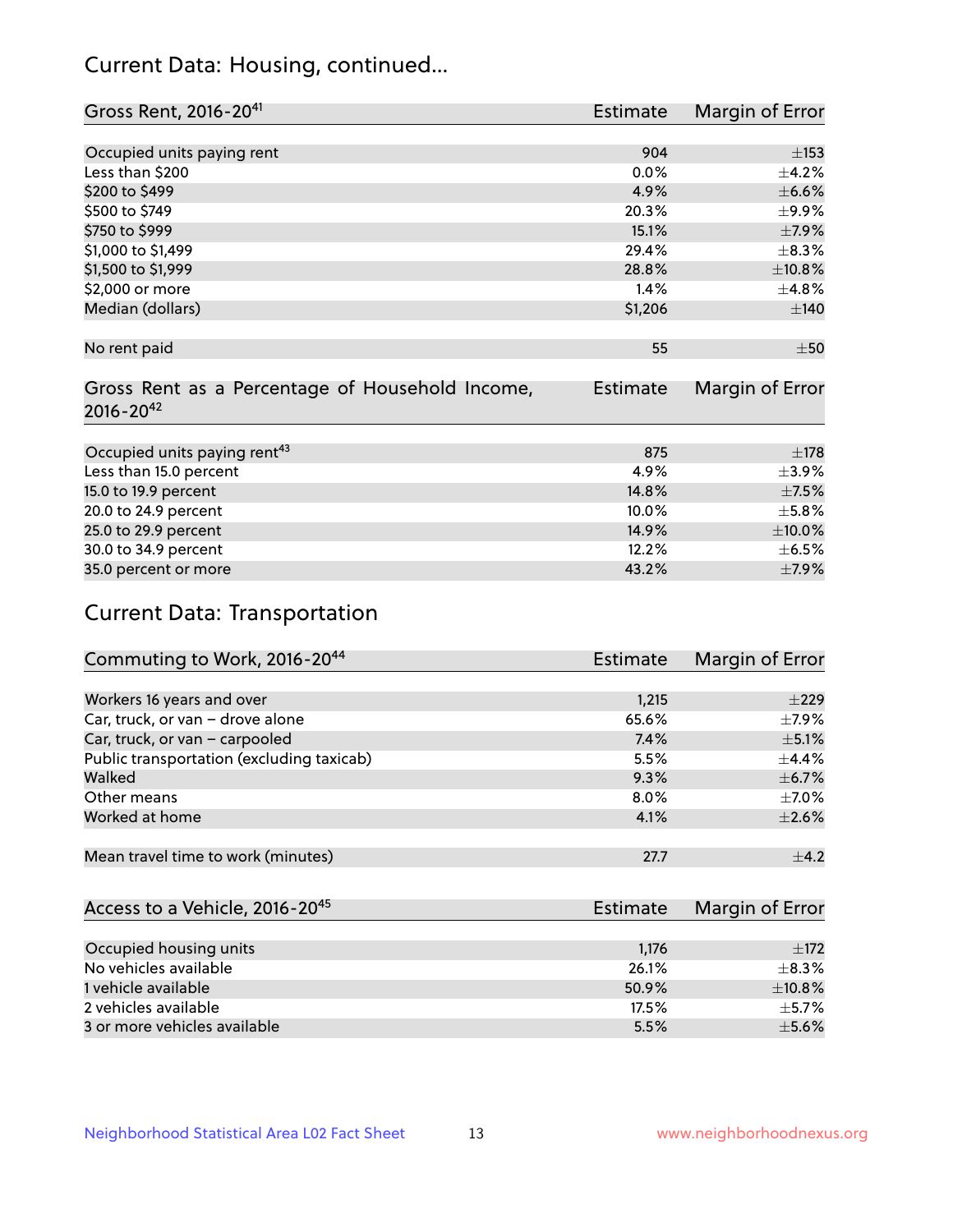## Current Data: Health

| Health Insurance coverage, 2016-2046                    | <b>Estimate</b> | Margin of Error |
|---------------------------------------------------------|-----------------|-----------------|
|                                                         |                 |                 |
| Civilian Noninstitutionalized Population                | 2,473           | $\pm$ 371       |
| With health insurance coverage                          | 76.6%           | $\pm$ 5.9%      |
| With private health insurance coverage                  | 53.8%           | $\pm$ 6.5%      |
| With public health coverage                             | 29.6%           | $\pm$ 7.5%      |
| No health insurance coverage                            | 23.4%           | $\pm$ 7.2%      |
| Civilian Noninstitutionalized Population Under 19 years | 406             | $\pm 406$       |
| No health insurance coverage                            | 2.7%            | $\pm$ 7.7%      |
|                                                         |                 |                 |
| Civilian Noninstitutionalized Population 19 to 64 years | 1,793           | $\pm 275$       |
| In labor force:                                         | 1,296           | $\pm 233$       |
| Employed:                                               | 1,195           | $\pm 218$       |
| With health insurance coverage                          | 73.0%           | $\pm$ 7.3%      |
| With private health insurance coverage                  | 70.9%           | $\pm$ 8.1%      |
| With public coverage                                    | 2.7%            | $\pm 2.5\%$     |
| No health insurance coverage                            | 27.0%           | $\pm$ 9.1%      |
|                                                         |                 |                 |
| Unemployed:                                             | 101             | $\pm 218$       |
| With health insurance coverage                          | 24.0%           | ±24.0%          |
| With private health insurance coverage                  | 0.0%            | $\pm 21.5\%$    |
| With public coverage                                    | 24.0%           | $±$ 24.0%       |
| No health insurance coverage                            | 76.0%           | ±43.9%          |
|                                                         |                 |                 |
| Not in labor force:                                     | 497             | ±151            |
| With health insurance coverage                          | 66.2%           | ±10.3%          |
| With private health insurance coverage                  | 41.0%           | ±14.4%          |
| With public coverage                                    | 29.1%           | $\pm 8.0\%$     |
| No health insurance coverage                            | 33.8%           | ±19.5%          |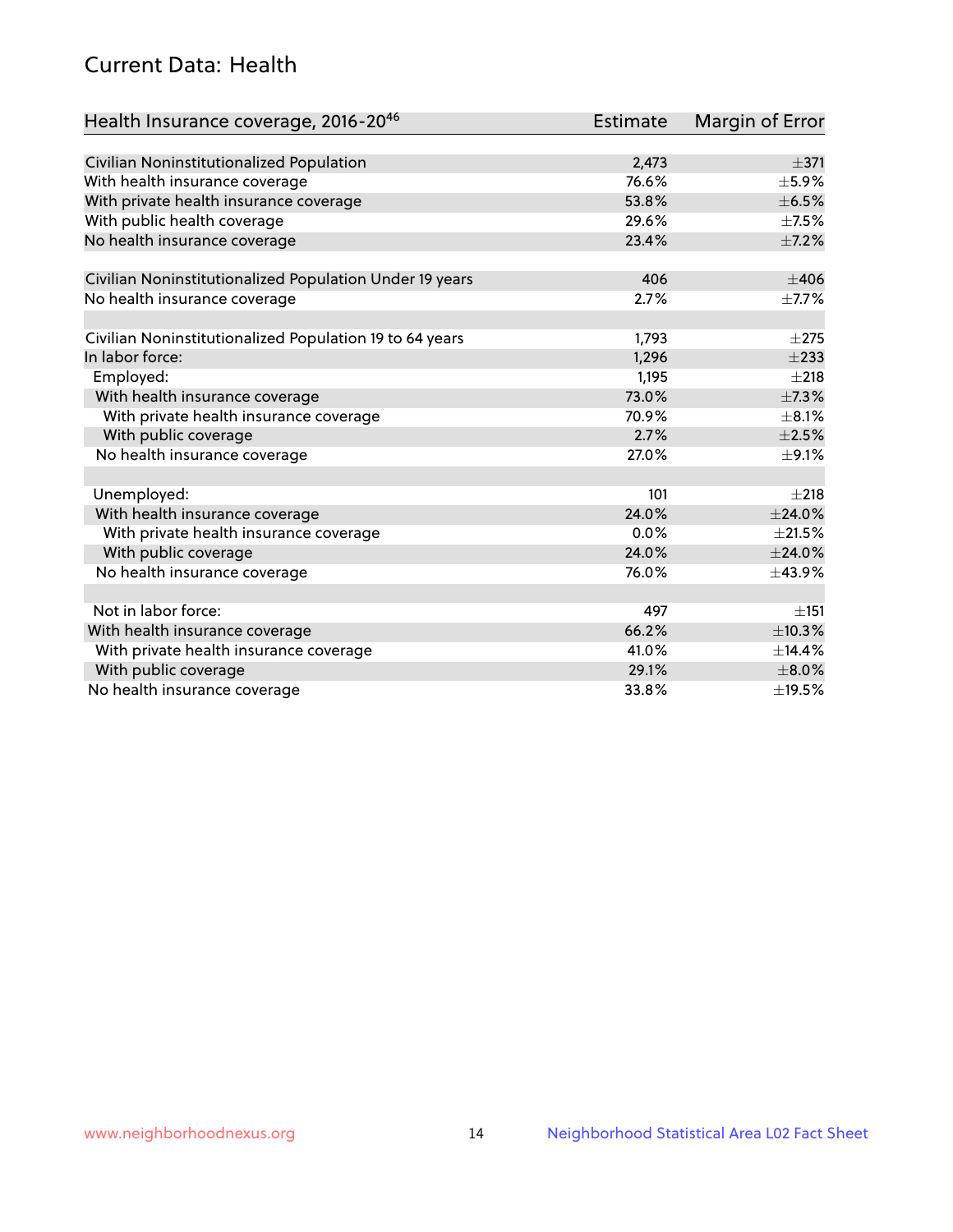#### Notes:

- 1. Source: U.S. Census Bureau, Decennial Census 2000, SF1 tables P8, P12; American Community Survey, tables B01001, B03002
- 2. This category includes Pacific Islanders, Native Americans and Alaska Natives, people who identify as some other race, and those who identify as bi/multi racial.
- 3. Source: U.S. Census Bureau, Decennial Census 2000, SF1 tables P15, P16, P18, P19; American Community Survey, tables B11001, B11005, B11003
- 4. Source: U.S. Census Bureau, Decennial Census 2000, SF3 table P37; American Community Survey, table B15002
- 5. Source: U.S. Census Bureau, Longitudinal Employer-Household Dynamics Residential Area Characteristics, Table JT01 (Primary Jobs); Workplace Area Characteristics, Table JT00 (All Jobs)
- 6. Source: U.S. Census Bureau, Decennial Census 2000, SF3 tables P52, P87; American Community Survey, tables B19001, B17001
- 7. Source: U.S. Census Bureau, Decennial Census 2000, SF1 tables H3, H4; American Community Survey, tables B25002, B25009
- 8. Source: U.S. Census Bureau, Decennial Census 2000, SF3 table H44; American Community Survey, tables B25044
- 9. Source: Atlanta Police Department, COBRA; U.S. Census Bureau, American Community Survey, table B01001
- 10. Source: U.S. Census Bureau, American Community Survey, table B01001
- 11. Source: U.S. Census Bureau, American Community Survey, table B03002
- 12. Source: U.S. Census Bureau, American Community Survey, table B05002
- 13. Source: U.S. Census Bureau, American Community Survey, table B05003
- 14. Source: U.S. Census Bureau, American Community Survey, tables B19001, B19025, B19051, B19061, B19055, B19065, B19059, B19069, B19056, B19066, B19057, B19067, B22001, B19101, B19127
- 15. Source: U.S. Census Bureau, American Community Survey, tables B19201, B19214, B20017, B19313
- 16. Source: U.S. Census Bureau, American Community Survey, table B17010
- 17. Source: U.S. Census Bureau, American Community Survey, tables B17001, B17006, B17021, B17007. Table totals may be lower than the total population, as they are based on the population for whom poverty status is determined.
- 18. Source: U.S. Census Bureau, American Community Survey, B17001H, B17001B, B17001D, B17001I. Table totals may be lower than the total population, as they are based on the population for whom poverty status is determined.
- 19. Source: U.S. Census Bureau, American Community Survey, tables B23001, B23008
- 20. Source: U.S. Census Bureau, American Community Survey, table C24030
- 21. Source: U.S. Census Bureau, American Community Survey, table C24010
- 22. Source: U.S. Census Bureau, American Community Survey, table B24080
- 23. Source: U.S. Census Bureau, Longitudinal Employer-Household Dynamics Origin-Destination Data, Tables JT00 Main and JT00 Aux
- 24. Source: U.S. Census Bureau, Longitudinal Employer-Household Dynamics Origin-Destination Data, Tables JT00 Main and JT00 Aux
- 25. Source: U.S. Census Bureau, Longitudinal Employer-Household Dynamics Origin-Destination Data, Tables JT00 Main and JT00 Aux
- 26. Source: U.S. Census Bureau, Longitudinal Employer-Household Dynamics Origin-Destination Data, Tables JT00 Main and JT00 Aux
- 27. Source: U.S. Census Bureau, American Community Survey, table B14001
- 28. Source: U.S. Census Bureau, American Community Survey, table B15002
- 29. Source: U.S. Census Bureau, American Community Survey, tables B11001, B11003, B11007, B11005, B09019
- 30. Source: U.S. Census Bureau, American Community Survey, tables B25002, B25003, B25004
- 31. Source: U.S. Census Bureau, American Community Survey, table B25024
- 32. Source: U.S. Census Bureau, American Community Survey, table B25034
- 33. Source: U.S. Census Bureau, American Community Survey, tables B25009, B25008, B25003
- 34. Source: U.S. Census Bureau, American Community Survey, table B07003
- 35. Source: U.S. Census Bureau, American Community Survey, table B25075. This value is self-reported and may differ from home values as determined by the County Tax Assessor.
- 36. Source: U.S. Census Bureau, American Community Survey, table B25081
- 37. Source: U.S. Census Bureau, American Community Survey, table B25087
- 38. Source: U.S. Census Bureau, American Community Survey, table B25091
- 39. Excludes units where Selected Monthly Owner Costs as a Percentage of Income cannot be computed.
- 40. Excludes units where Selected Monthly Owner Costs as a Percentage of Income cannot be computed.
- 41. Source: U.S. Census Bureau, American Community Survey, table B25063
- 42. Source: U.S. Census Bureau, American Community Survey, table B25070
- 43. Excludes units where Gross Rent as a Percentage of Income cannot be computed.
- 44. Source: U.S. Census Bureau, American Community Survey, tables B08101, B08013
- 45. Source: U.S. Census Bureau, American Community Survey, table B25044
- 46. Source: U.S. Census Bureau, American Community Survey, tables B18135, B27011

The dagger (†) symbol denotes values that cannot be computed.